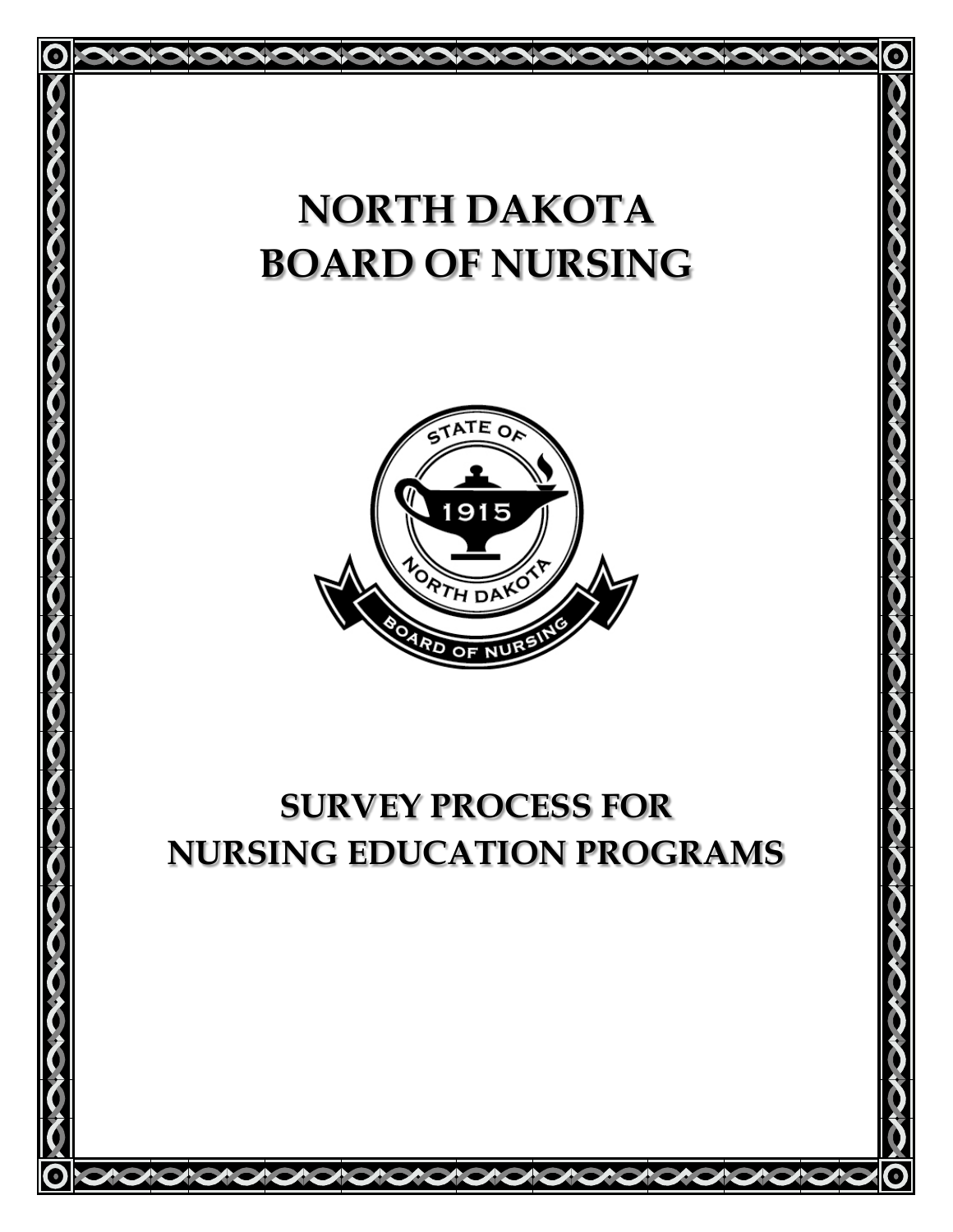### **INTRODUCTION**

**The North Dakota Nurse Practices Act NDCC Chapter 43-12.1-17 (1)** requires that the Board adopt rules establishing standards for in-state nursing education programs leading to initial or advanced licensure. A nursing education program may not be provided in this state unless the Board has approved the program. The Board shall approve, review, and re-approve nursing education programs in this state.

The procedural aspects of nursing education program approval are specified in the form of administrative rules. The rules are known collectively as North Dakota Administrative Code (NDAC) Article 54-03.2 Standards for Nursing Education Programs.

This procedure manual is based upon NDAC 54-03.2 and provides details related to the approval process of nursing education programs. The Nurse Practices Act and NDAC 54-03.2 reflected in this manual are available at [www.ndbon.org.](http://www.ndbon.org/) The following Chapters specifically apply to the survey process of the Board.

### **INITIAL APPROVAL**

**54-03.2-08-02. Initial requirements of a new nursing education program.** The sponsor institution shall employ a qualified nurse administrator to develop the program and submit a written application for approval to the board at least six months before the proposed starting date or at such earlier time as the board and the nursing program may agree. The written application must include evidence of meeting the requirements in article 54-03.2. Three copies of the proposal for the new program must be submitted to the board.

**54-03.2-08-03. First survey visit.** After the proposal has been received, a survey of the nursing education program must be made by the board's designee(s). A written copy of the surveyors' report must be submitted to the nursing program nurse administrator.

**54-03.2-08-04. Board review and initial approval.** The board shall act on the application and the surveyors' report within three months of the survey. The program must be notified in writing of the board's decision whether to grant or deny initial approval. The board may continue initial approval status as specified in section 54-03.2-07-02.

**54-03.2-08-05. Admission of students.** Students may be admitted to the program only after initial approval has been granted by the board according to section 54-03.2-07-02. The number of students admitted to a program must be determined by:

- 1. Number of qualified faculty;
- 2. Adequate educational facilities and resources; and
- 3. Availability of appropriate practice sites.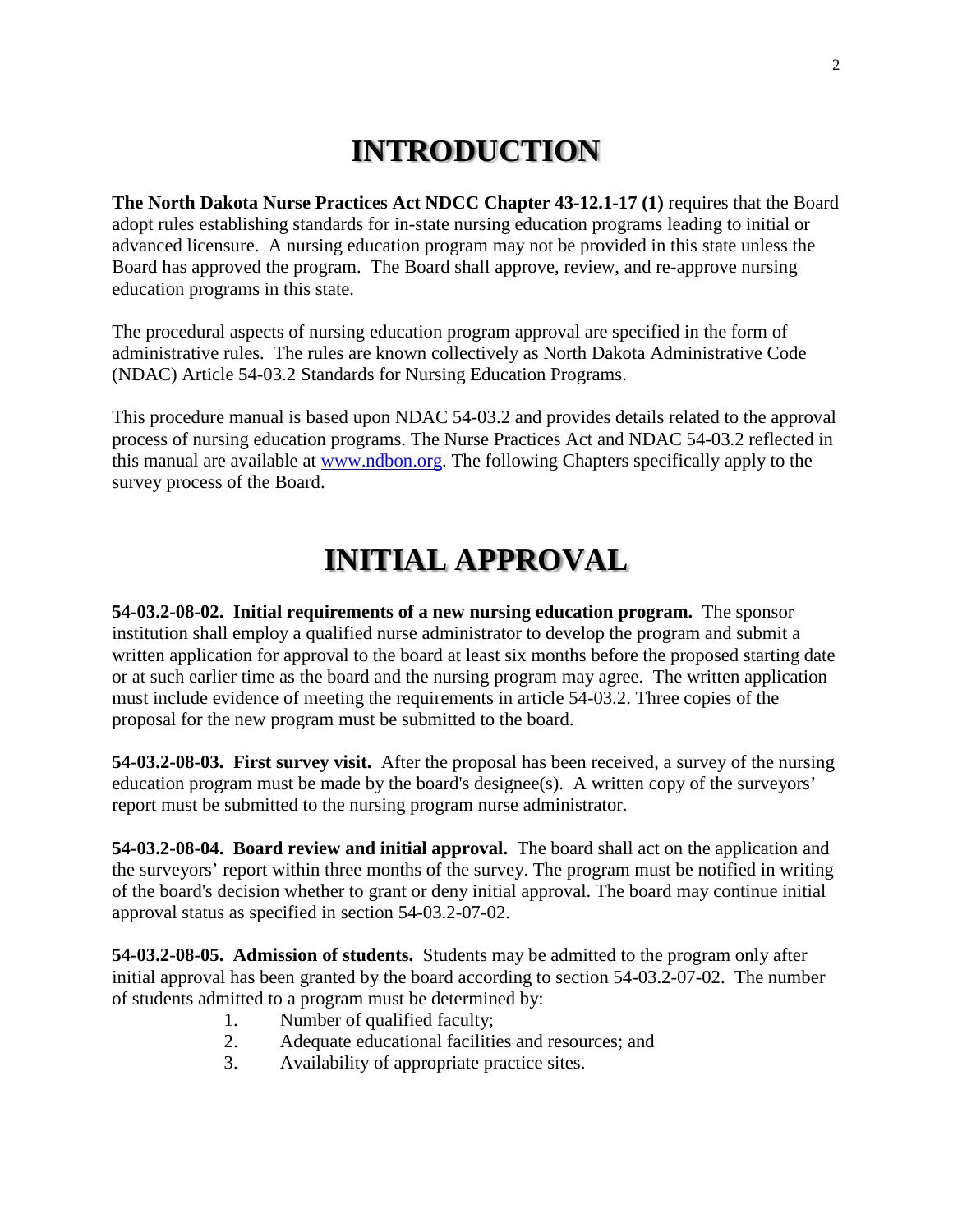# **CONTINUING COMPLIANCE**

#### **NDAC 54-03.2-07-01. Evaluation of compliance with the standards for nursing education**

**programs.** Evaluation of continuing compliance with the standards of nursing education involves the submission of a pre-survey report by the nursing education program and a survey by a board representative. This process includes the following elements:

- 1. Dates mutually acceptable to the board and the nursing program will be set at least three months in advance of the scheduled survey;
- 2. No less than one month prior to a survey, a program must submit a narrative pre-survey report that provides evidence of compliance with the standards of nursing education;
- 3. Unscheduled surveys may be conducted at the discretion of the board;
- 4. The program shall schedule survey activities;
- 5. The surveyor(s) shall make a verbal report to the program at the end of the survey;
- 6. The surveyors' written report shall be sent to the program prior to the review by the board;
- 7. The board shall assess a fee for each program surveyed; and
- 8. Written notification of the board action regarding the program approval must be sent to the nurse administrator.

#### **NDAC 54-03.2-07-09. Continuing compliance.**

- 1. Each program shall submit an annual report to the board providing requested information pertaining to the time period between July first and June thirtieth
- 2. A program with continuing compliance shall be re-evaluated:
	- a. At a minimum of every five years to ensure compliance with the standards for nursing education;
	- b. At the request of the nursing education program; or
	- c. At the discretion of the board.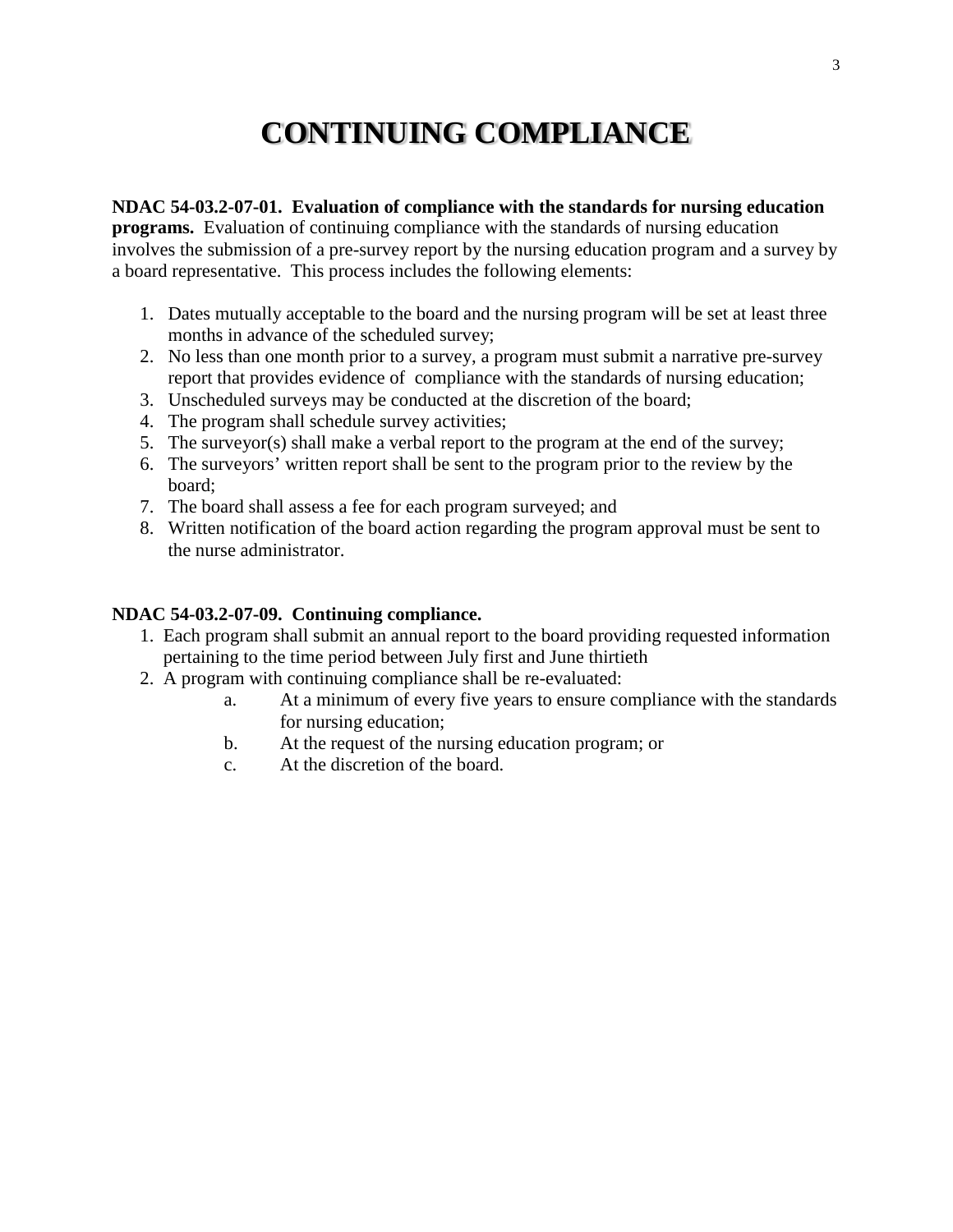# **BOARD OF NURSING "***SURVEYOR"* **QUALIFICATIONS**

#### **NDAC 54-03.2-07-01. Evaluation of compliance with the standards for nursing education programs.**

Evaluation of continuing compliance with the standards of nursing education involves a survey by a board representative. A surveyor must:

- 1. Be a registered nurse with a current and unencumbered nursing license issued from the Board.
- 2. Have a minimum of a master's degree in nursing.
- 3. Have a minimum of 2 years of experience each in nursing education and practice.

A copy of the following must be on file in the Board office for each surveyor and available to the programs and the public upon request:

- a) A current curriculum vitae
- b) Academic transcripts with master's degree (or higher) posted
- c) A completed/signed Surveyor Qualification Requirement Form which includes :
	- Attestation related to knowledge of NDAC 54-03.2 Standards for Nursing Education Programs
	- Conflict of Interest Disclosure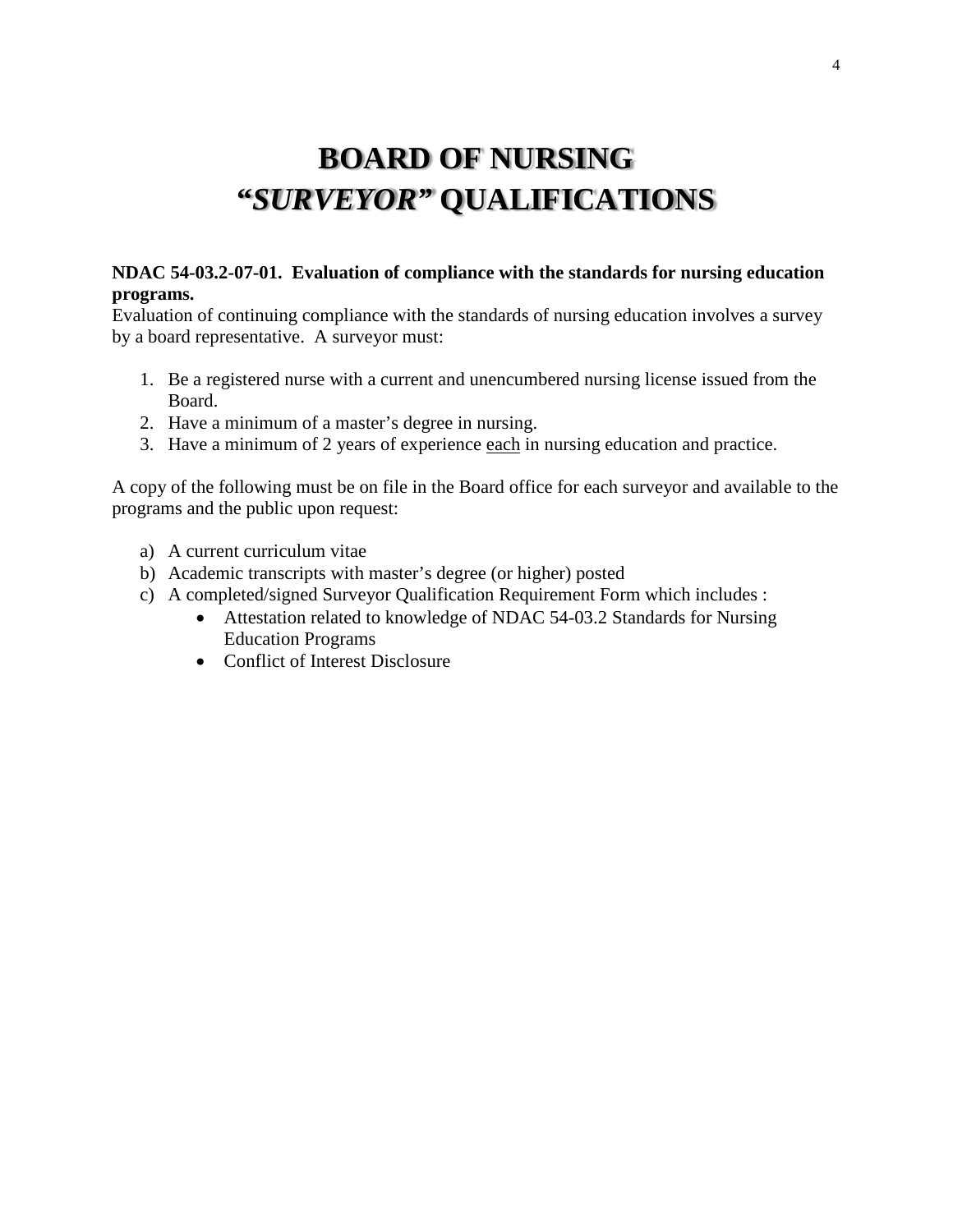# **SURVEYS**

The Board conducts two types of surveys to assess programmatic compliance with established standards.

The two types of surveys are:

- 1. On-site Survey
- 2. Paper/Interim Survey

Each of the survey types requires a pre-survey report from the program.

Nursing programs should use the *NDAC 54-03.2, Standards for Nursing Education Programs* as the template for the narrative Self-Study Report provided to the NDBON. *Chapter 54-03.2-07- 01, Evaluation of compliance with the standards for nursing education programs*, specifically addresses the rules related to the process of continuing compliance evaluation.

#### **Article 54-03.2 Standards for Nursing Education Programs**

- **1.** The purpose and outcomes of the nursing education program must be consistent with the Nurse Practices Act and administrative rules and other relevant statues.
- **2.** The purpose and outcomes of the nursing education program must be consistent with generally accepted standards of nursing practice appropriate for graduates of the type of nursing program education offered.
- **3.** The input from the community of interest must be considered in the development and evaluation of the purpose and outcomes of the program.
- **4.** The nursing education program shall implement a comprehensive systematic plan for ongoing evaluation that is based on program and student learning outcomes and incorporates continuous improvement.
- **5.** The faculty and students shall participate in program planning, implementation, evaluation and continuous improvement.
- **6.** The curriculum must be evidence-based and provide diverse learning experiences consistent with program and student learning outcomes.
- **7.** The fiscal, human, physical, and learning resources must be adequate to support program processes and outcomes.
- **8.** The nursing education program administrator must be a registered nurse who is academically qualified and has institutional authority with administrative responsibility for the program.
- **9.** Academically and clinically qualified and registered nurse faculty must be sufficient in numbers and expertise to accomplish program outcomes and quality improvement.
- **10.** Program information communicated by the nursing education program must be fair, accurate, inclusive, consistent and readily available to the public.

#### **Chapter 54-03.2-01 General Provisions**

Statement of Intent Standards for Nursing Education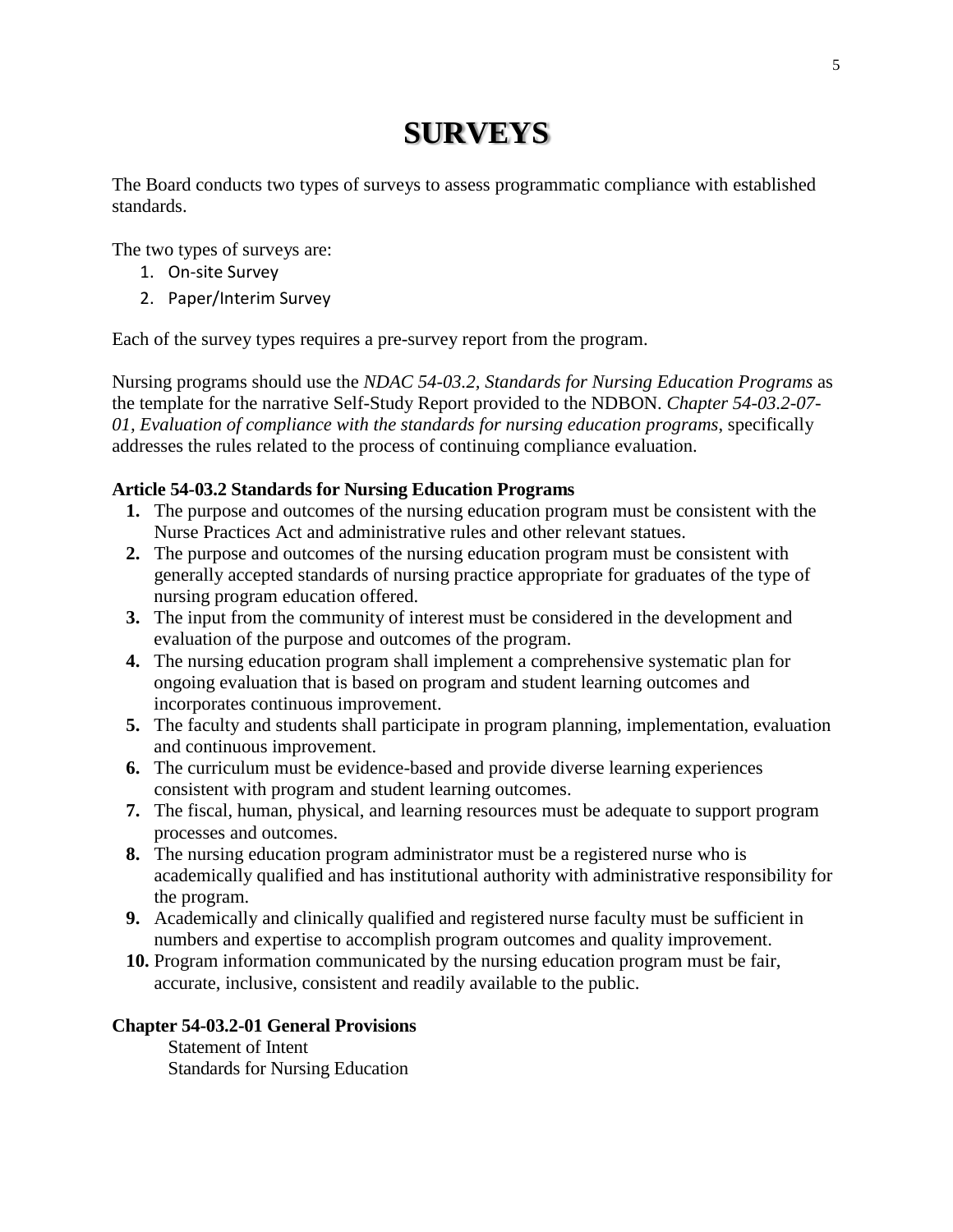#### **Chapter 54-03.2-02 Organization and Administration**

Accreditation Requirements Organizational Design Nursing Education Program Organizational Design Nursing Education Program Consistency with Sponsor Institution Nursing Education Program Evaluation Financial Support

#### **Chapter 54-03.2-03 Nurse Administrator**

Administrator Responsibilities

Practical or Associate Degree Nurse Education Program Administrator Qualifications Baccalaureate or Master's Degree Nurse Education Program Administrator Qualifications Doctoral Degree Nurse Education Program Administrator Qualifications Employment of Academically Unqualified Administrator

#### **Chapter 54-03.2-04 Faculty**

Faculty Responsibilities Faculty Policies Practical or Associate Degree Nurse Education Program Faculty Qualifications Baccalaureate or Master's Degree Nurse Education Program Faculty Qualifications Doctoral Degree Nurse Education Program Faculty Qualifications Nonnursing Faculty Qualifications **Preceptors** Employment of Academically Unqualified Faculty Faculty Development Program **Chapter 54-03.2-05 Students**

Student Policies

#### **Chapter 54-03.2-06 Curriculum**

General Curriculum

Programmatic Changes

Practice Sites

Nursing Education Program Curriculum

#### **Chapter 54-03.2-07 Nursing Education Program Approval**

Evaluation of Compliance with the Standards for Nursing Education Programs Performance of Graduates on Licensing Examination Initial Approval Status Full Approval Status Program Delivery Conditional Approval Status Withdrawal of Approval Reinstatement of Approval Status Certificate of Approval Publishing Approval Status Continuing Compliance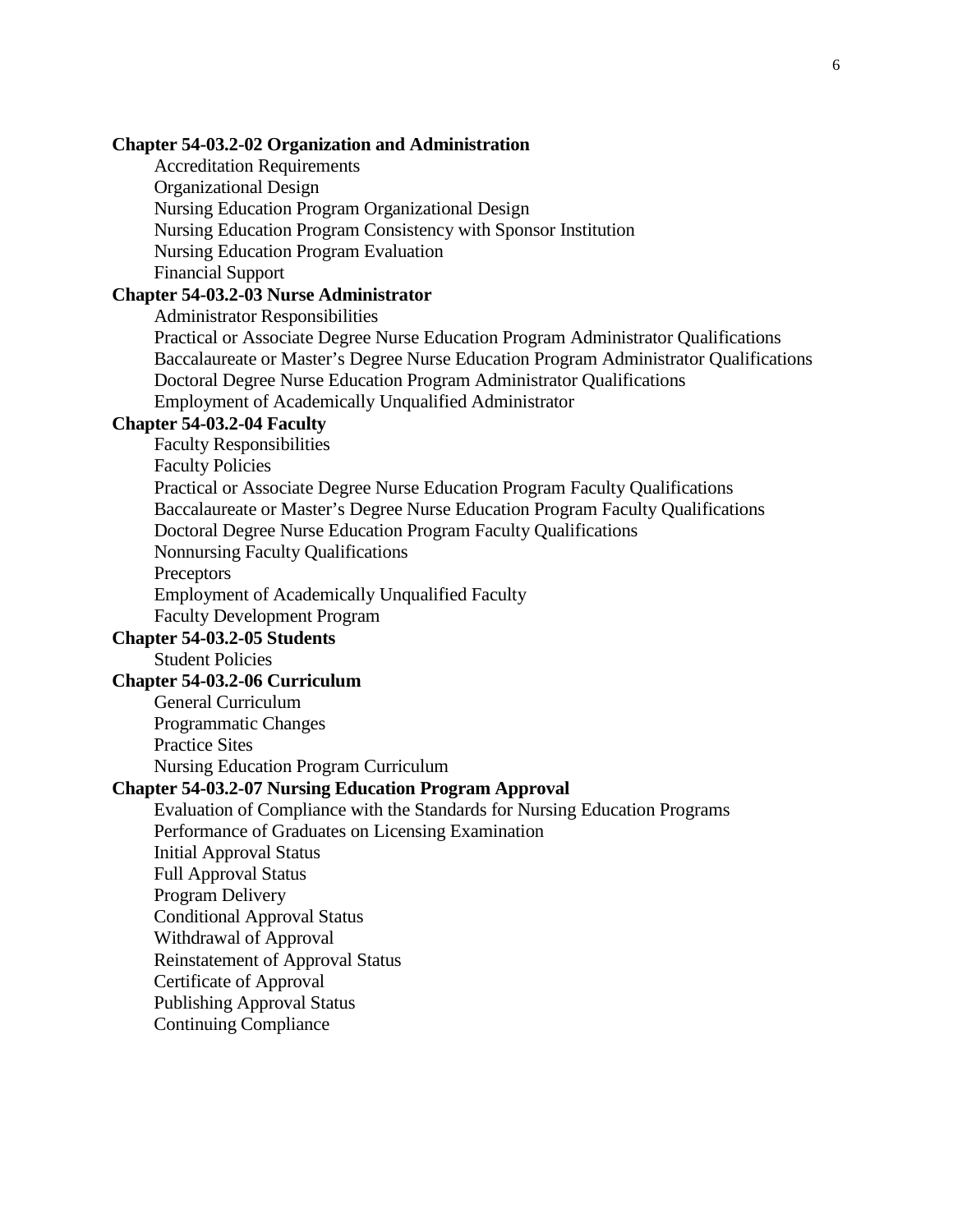# **ON-SITE SURVEY**

Representatives of the Board (surveyors) travel to the campus to survey the environment and interview administrators, faculty, students and key individuals from the community of interest.

a) **The Pre-Survey Report:** This pre-survey is submitted to the Board at least one month prior to the on-site survey. The pre-survey report must follow the guidelines delineated in the *Survey Process for Nursing Education Programs* document.

1. The report will be prepared utilizing the appendices and guidance presented in this manual. Repetitive information may be addressed by referring to specific pages of other portions of the report or other documents.

2. Information in the pre-survey report that refers to other documents must specify the correct document and page that conforms to the narrative description.

3. A table of contents must be included at the beginning of the report.

4. The pre-survey report shall have no more than 100 total pages of narrative and appendices for each program. The report must have 1-inch margins, a font size greater than or equal to 10, and must be double-spaced (tables may be single-spaced). Reports in excess of 100 pages will not be accepted.

5. Copies of documents that are referenced in the report must accompany the report.

6. The following table lists the documents/exhibits to be provided by the program, as well as the timing and format for their submission:

| <b>Items (electronic and hardcopy)</b>   | <b>Pre-survey</b> | On-site        |  |
|------------------------------------------|-------------------|----------------|--|
| accepted)                                |                   |                |  |
|                                          |                   |                |  |
| Pre-survey report and appendices         | X                 |                |  |
| <b>CCNE/NLNAC/HLC</b> verifications      | X                 |                |  |
| <b>College Catalog</b>                   | X                 |                |  |
| Policy Handbook                          | X                 |                |  |
| <b>Faculty Handbook</b>                  | X                 |                |  |
| <b>Student Handbook</b>                  | X                 |                |  |
| Course Syllabi                           | X                 | X              |  |
| <b>Agency Contracts</b>                  |                   | X              |  |
| Liability Insurance verification         |                   | X              |  |
|                                          |                   |                |  |
| Item (electronic and hardcopy            | <b>Pre-survey</b> | <b>On-site</b> |  |
| accepted)                                |                   |                |  |
| Examples-student work                    |                   | X              |  |
| Course texts/media                       |                   | X              |  |
| <b>Faculty Files</b>                     |                   | X              |  |
| <b>Student Files</b>                     |                   | X              |  |
| Meeting Minutes: for the past year       | X                 |                |  |
| (nursing department; nursing curriculum; |                   |                |  |
| nursing advisory committee)              |                   |                |  |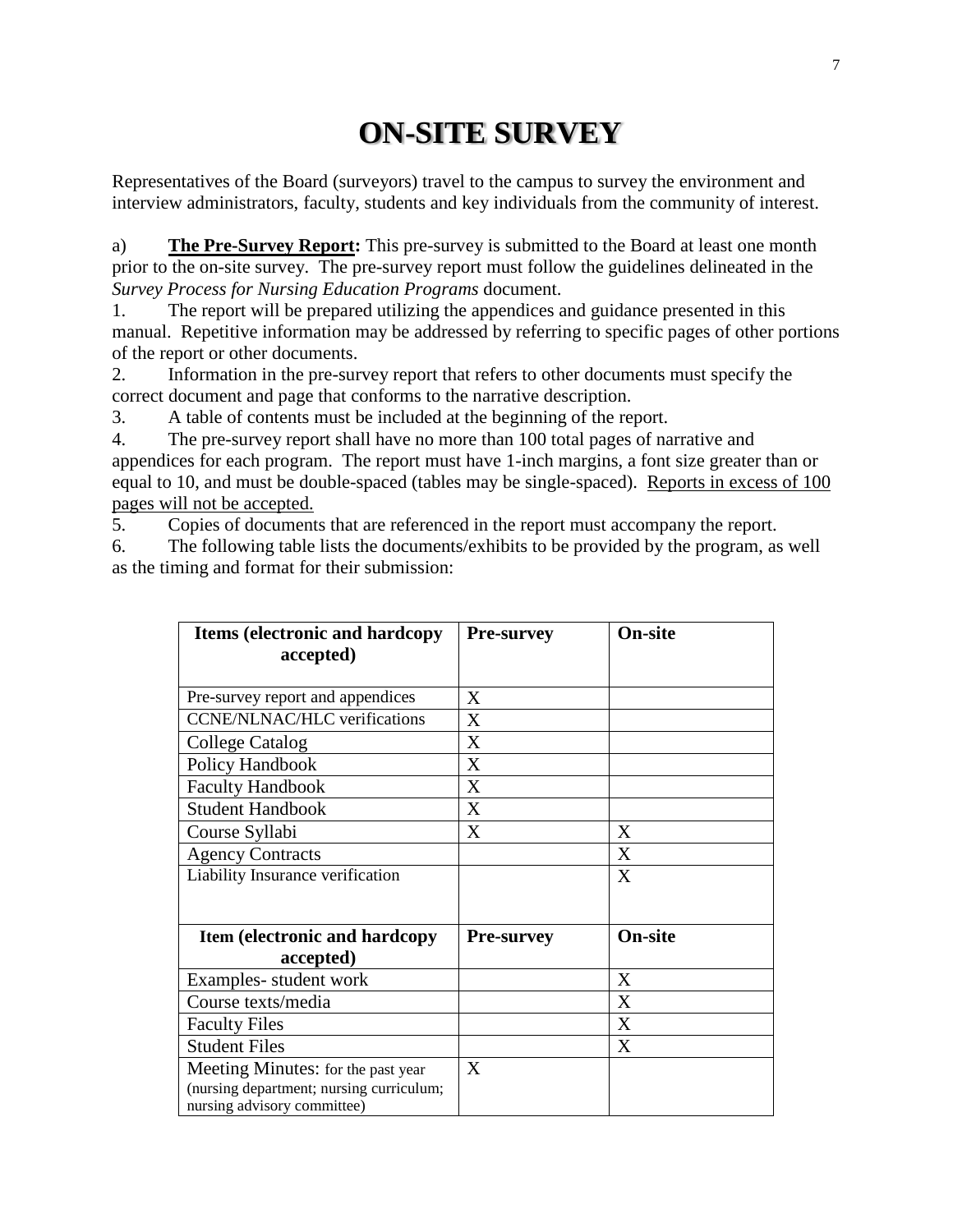b) **Board Procedures and Responsibilities:** Qualified Board surveyors conduct the on-site survey. In the event that Board surveyors are unavailable for the on-site survey, the Board may hire a qualified individual to conduct the on-site survey. Qualifications of surveyors are clearly delineated on page 4. Surveyors must not be involved in any manner with the program that is being evaluated and signed conflict of interest and disclosure statements must be on file in the Board office.

1. Surveyors and the program administrator will agree on mutually acceptable dates for the survey at least three months in advance.

2. Surveyors are responsible for arranging travel and lodging for the survey.

3. Costs incurred by surveyors relative to the survey will be paid by the Board.

4. Surveyors will prepare an exit report and will either present it orally to the program at the conclusion of the survey or as scheduled within 5 days of the survey, outlining which rules are "met", "met progressing", "partially met", or "not met."

5. Surveyors must provide a written copy of the survey report to the program administrator within 10 business days following completion of the survey.

Program administrators may review the survey report and communicate non substantive changes. 6. The final written survey report is presented to the Nursing Education Committee at its

next regular meeting. The Nursing Education Committee will discuss the findings of the surveyors and formulate a recommendation regarding program re-approval. This recommendation is then forwarded to the full Board at its next regular meeting for consideration and decision-making regarding re-approval of the program(s). If there is not a convened NEC meeting, surveyors will take recommendations directly to the Board.

7. The Board must provide an opportunity for the program administrator or designee to attend the Board meeting at which the survey report is presented. Following the Board meeting, the North Dakota Board of Nursing will issue written notification of Board action taken and approval status for each nursing program (NDAC 54-03.2.07). This notification will be mailed directly to the program administrator within 21 days following the Board meeting.

c) **Program Procedures and Responsibilities:** The program administrator is the primary contact person responsible for communication with the Board before, during, and after the onsite survey.

1. The program administrator and surveyors will agree on mutually acceptable dates for the survey at least three months in advance.

2. The program will offer a tentative schedule for the processes and activities of the on-site survey. As necessary, schedule adjustments can be made at the start of the survey or at any time prior to commencement of the survey upon mutual agreement between the program and Board surveyors.

3. A program approval fee must be submitted to the Board with the pre-survey report. The Board requires a nonrefundable approval fee of \$500 per program. This \$500 fee is assessed for each distinct academic program level within an institution, as well as for each campus/site within a collaborative program or consortium.

4. The program must provide a locked room for surveyor review of program materials and on-site exhibits. This secure room shall be furnished with: a computer/laptop with internet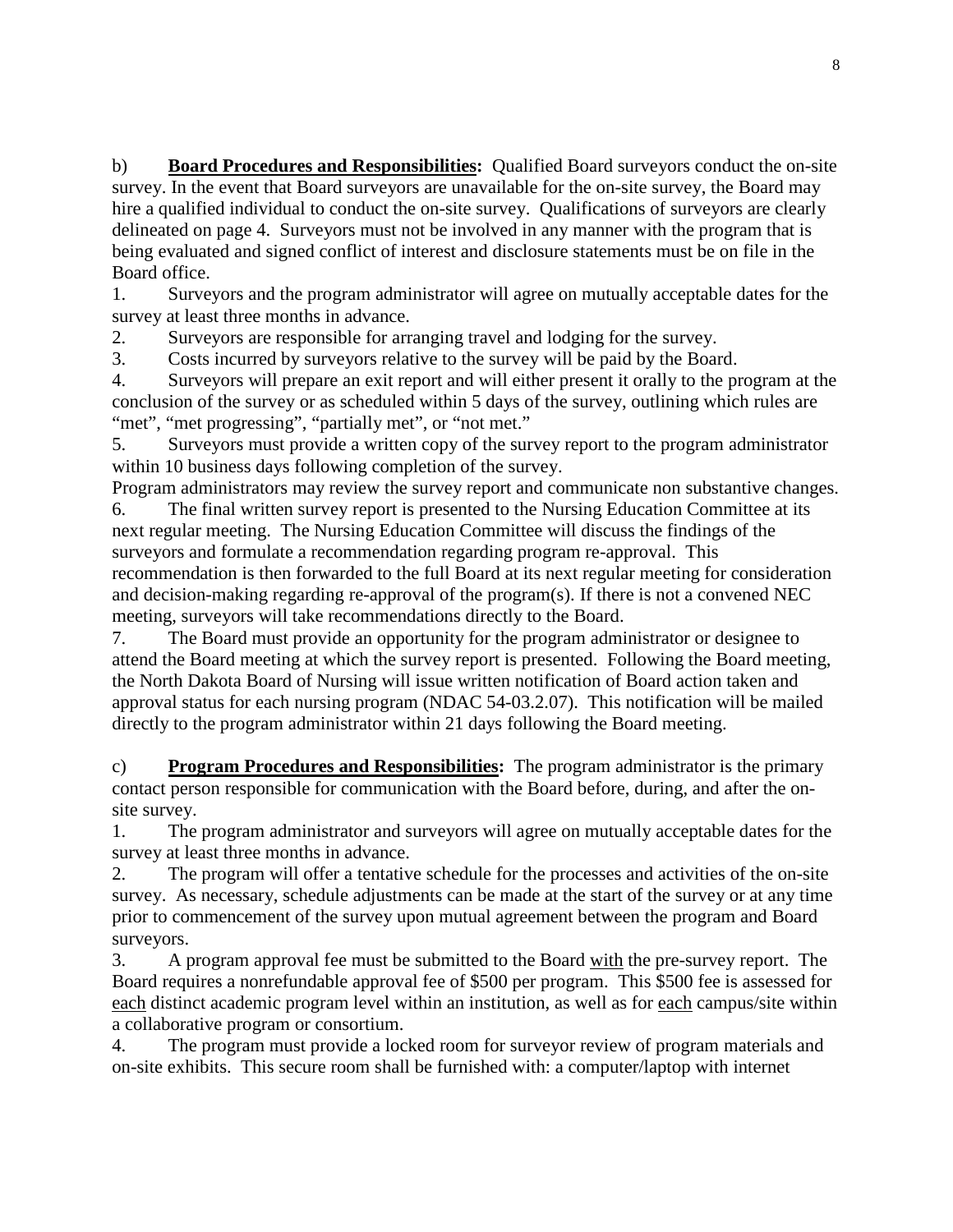access and necessary password information; a dedicated phone line or extension; a dedicated or secure printer; and sufficient space to allow optimal access to on-site exhibit materials.

5. The program is responsible for providing appropriate escort for surveyors to all scheduled meetings. Escorts do not attend the meetings, unless specifically requested by the surveyors to do so.

6. The program is responsible for providing luncheon (noon) meals, as well as the breaks for surveyors.

7. At the conclusion of the on-site survey, the program administrator must complete a list of persons interviewed during the on-site survey (see appendices for template).

8. The following is a list of appointments/interviews to be incorporated within the on-site survey timeframe:

- Campus President
- **vectary** VP for Academic Affairs
- **v**P for Student Affairs
- **ve** of Finance
- Dean of College/School in which the nursing department is situated
- Nursing Program Administrator (also program/level coordinators if applicable)
- **Nursing Faculty**
- **Nursing Students (didactic settings and clinical sites)**
- **Lab/Simulation areas**
- Clinical Sites/Agencies (key administrative personnel)
- Distance Site Personnel and Students (if applicable)
- **Members of Community of Interest (e.g. advisory committee members**

9. The program administrator will be provided with a written copy of the survey report within 10 business days following completion of the survey.

Program administrators may review the survey report and must communicate non substantive changes within 5 business days.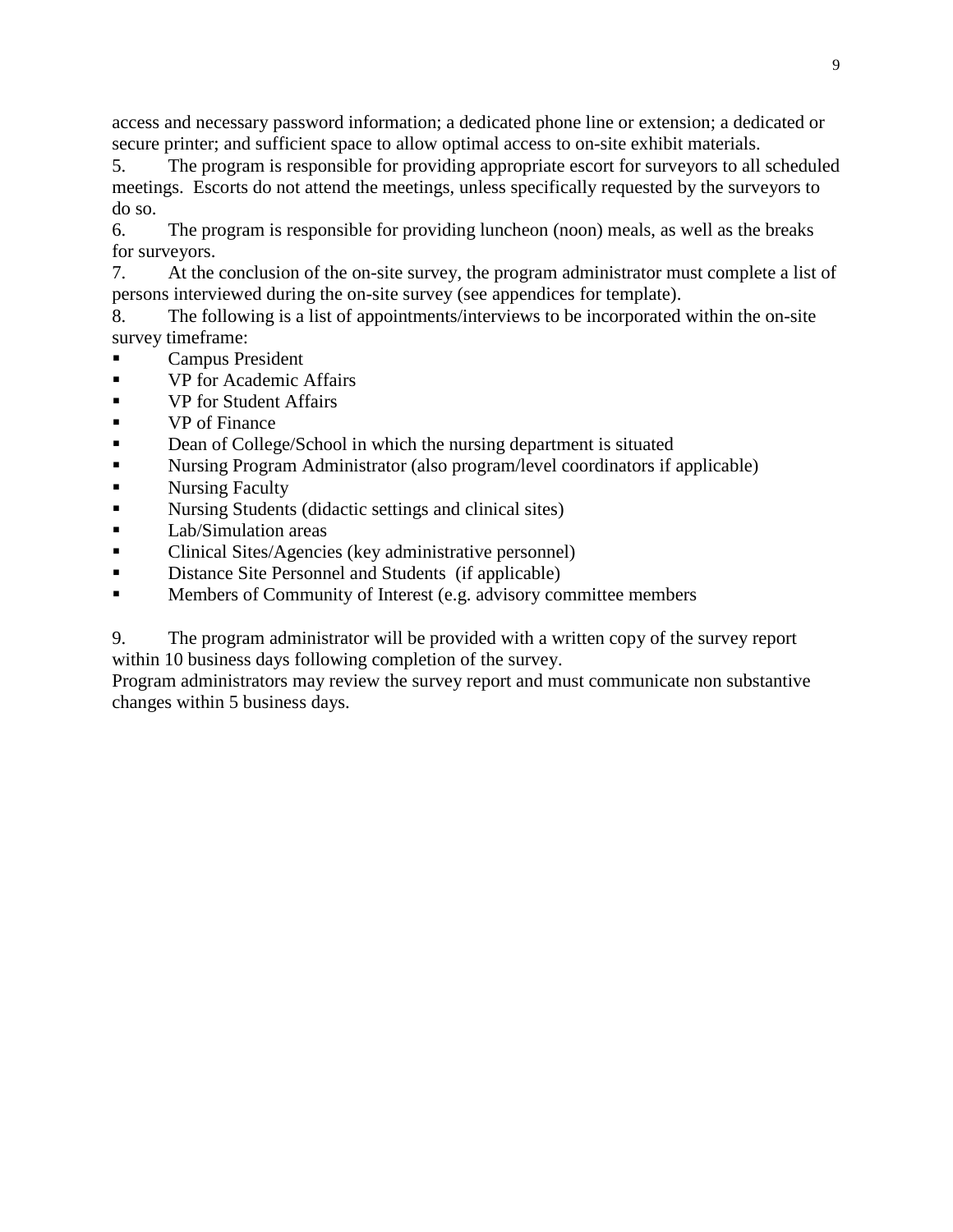# **PAPER/INTERIM SURVEY**

The administrator of a currently-approved nursing program provides a detailed interim presurvey report and supporting exhibits to the Board office for review. There is no associated survey activity on-site for paper surveys.

According to NDAC 54-03.2-07-09(2), a program with continuing compliance shall be reevaluated at a minimum of every five years to ensure compliance with the rules established for nursing education. A program that holds national nursing accreditation may seek the Board's approval through a paper survey process if the following criteria are met:

\* The program received full Board approval following an on-site survey of not more than five years ago;

 The quality indicators remain constant as evidenced by information received by the Board (e.g., graduation rates, enrollment trends, absence of major programmatic changes); and

 $\div$  NCLEX pass rate for first-time test takers has remained above 80% in three of the last four years

a) **Pre-survey Report:** This report must arrive in the Board office at least 6 weeks prior to the scheduled Board meeting at which the action on program re-approval will take place. This report must follow the guidelines delineated in the *Survey Process for Nursing Education Programs* document.

1. The report will be prepared utilizing the appendices and guidance presented in this manual. Repetitive information may be addressed by referring to specific pages of other portions of the report or other documents.

2. Information in the pre-survey report that refers to other documents must specify the correct document and page that conforms to the narrative description.

3. A table of contents must be included at the beginning of the report.

4. The pre-survey report shall have no more than 100 total pages of narrative and appendices for each program. The report must have 1-inch margins, a font size greater than or equal to 10, and must be double-spaced (tables may be single-spaced). Reports in excess of 100 pages will not be accepted.

5. Copies of documents that are referenced in the report must accompany the report.

6. The following items must be provided electronically (or hard copy if needed) by the program within the pre-survey interim report:

| Item (electronic preferred or may submit hardcopy, if needed)               |  |  |
|-----------------------------------------------------------------------------|--|--|
| Pre-survey report and appendices                                            |  |  |
| CCNE/NLNAC/HLC accreditation verifications, as applicable                   |  |  |
| College Catalog                                                             |  |  |
| Policy Handbook                                                             |  |  |
| <b>Faculty Handbook</b>                                                     |  |  |
| <b>Student Handbook</b>                                                     |  |  |
| Course Syllabi                                                              |  |  |
| Meeting Minutes: for the past year (nursing department; nursing curriculum; |  |  |
| nursing advisory committee)                                                 |  |  |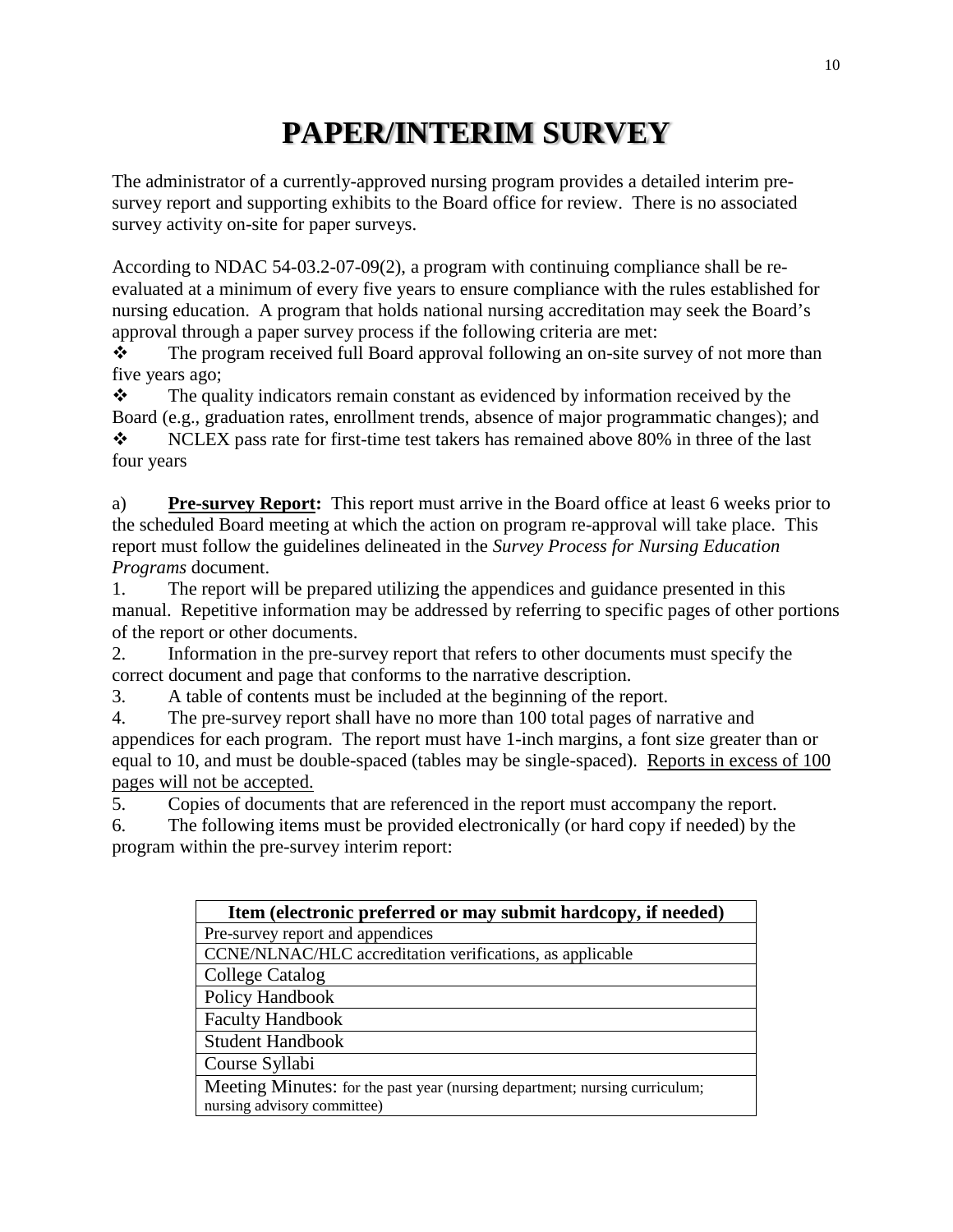b) **Board Procedures and Responsibilities:** Board surveyors will conduct the review of the pre-survey report and related submitted materials. Qualifications of Board surveyors charged with conducting the review are clearly delineated on page 4. Surveyors reviewing submitted materials must not be involved in any manner with the program that is being evaluated, and signed conflict of interest and disclosure statements must be on file in the Board office.

1. Surveyors and the program administrator will agree on a mutually acceptable date for receipt of the pre-survey report and associated materials into the Board office.

2. Surveyors will prepare an exit report and will present it orally (e.g., via phone conference) to the program at the conclusion of the review, outlining which rules are "met", "met progressing", "partially met", or "not met."

3. Surveyors must provide a written copy of the survey report to the program administrator within 10 business days following completion of the survey.

Program administrators may review the survey report and communicate non substantive changes. 4. The final written survey report is presented to the Nursing Education Committee at its next regular meeting. The Nursing Education Committee will discuss the findings of the surveyors and formulate a recommendation regarding program re-approval. This recommendation is then forwarded to the full Board at its next regular meeting for consideration and decision-making regarding re-approval of the program(s). If there is not a convened NEC meeting, surveyors will take recommendations directly to the Board.

5. The Board must provide an opportunity for the program administrator or designee to attend the Board meeting at which the survey report is presented. Following the Board meeting, the North Dakota Board of Nursing will issue written notification of Board action taken and approval status for each nursing program (NDAC 54-03.2.07). This notification will be mailed directly to the program administrator within 21 days following the Board meeting. If full reapproval is not granted by the Board, the Board may require an on-site survey based upon the results of the paper/interim survey report.

c) **Program Procedures and Responsibilities:** The program administrator is the primary contact person responsible for communication with the Board before, during, and after the paper/interim survey process.

1. The program administrator and surveyors will agree on a mutually acceptable date for receipt of the pre-survey and associated materials into the Board office.

2. A program re-approval fee must be submitted to the Board with the pre-survey report. The Board requires a nonrefundable re-approval fee of \$250 per program. This \$250 fee is assessed for each distinct academic program level within an institution, as well as for each campus/site within a collaborative program or consortium.

**3.** The program administrator will be provided with a written copy of the survey report within 10 business days following completion of the survey.

Program administrators may review the survey report and must communicate non substantive changes within 5 business days.